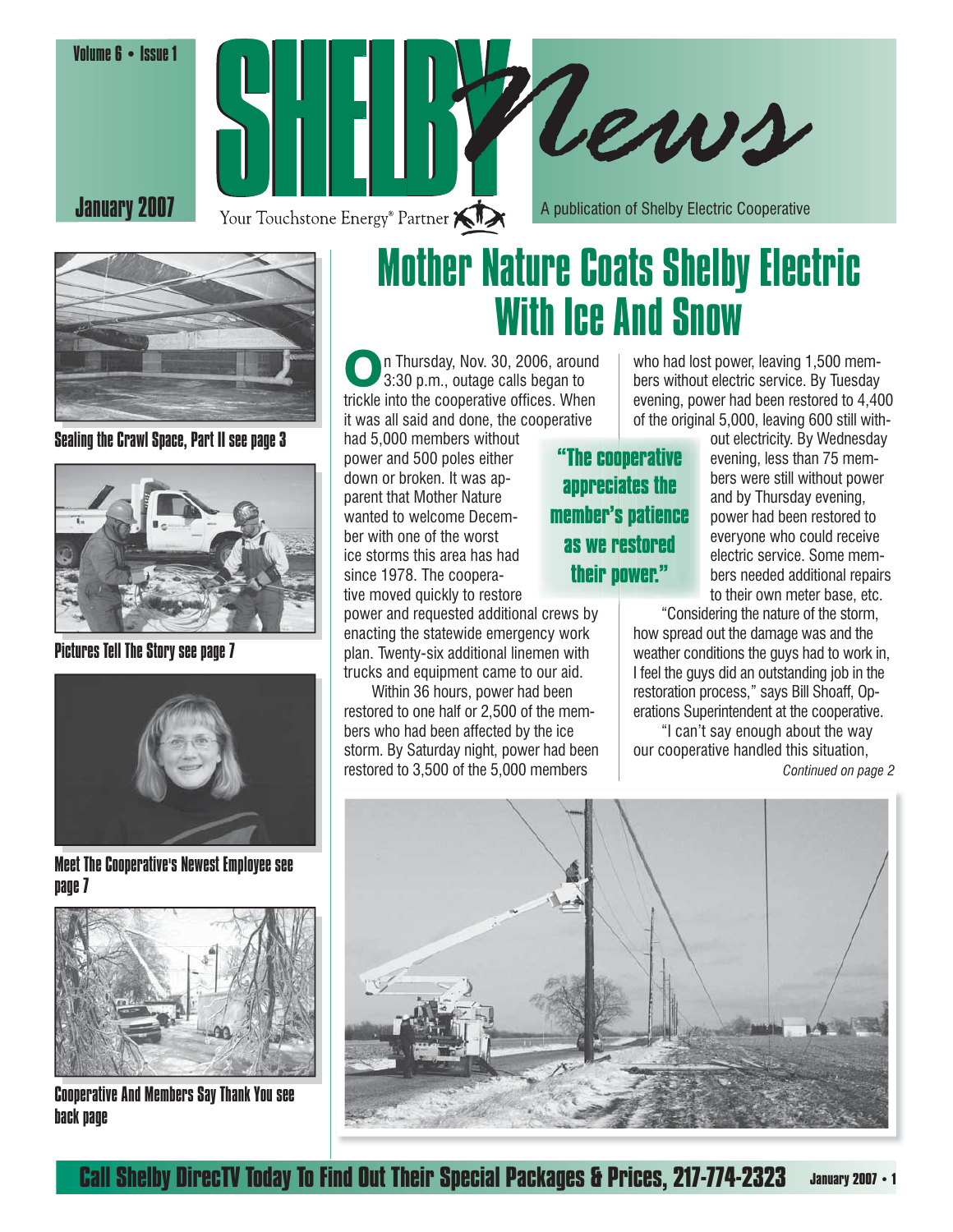

P.O. BOX 560 Shelbyville, IL 62565 **Phone: 217-774-3986 Fax: 217-774-3330** www.shelbyelectric.coop

**Office Hours:** 7:30 a.m. - 4:30 p.m.

#### **Board of Directors**

**Darrell Shumard** *Chairman*

**John M. Scott** *Vice Chairman*

**Lawrence D. Oller** *Secretary*

**Richard Boggs** *Treasurer*

**J. Mark Lash**

**James McCoy**

**Jeff Standerfer**

**Jim Coleman** *President/CEO*

**Kevin Bernson & Chris Spears** *Editors*

**Christy Biddle** *Associate Editor*

**Janet Orr** *Proofreader*

**Shelby News** (USPS 021684) is published monthly for \$4.50 per year by Association of Illinois Electric Cooperatives, 6460 S. Sixth Frontage Road, Springfield, IL 62707. Periodical class postage paid at Springfield, Illinois and additional mailing offices.

**Postmaster:** Send address changes to Shelby News, P.O. Box 560, Shelbyville, IL 62565.

#### *Continued from page 1*

from the people who took care of the details back at the office, to the employees manning the phones and especially to the guys working out in the elements to restore everyone's power," noted cooperative board Chairman Darrell Shumard. "The cooperative appreciates the patience the members had with us as we restored their power." The additional crews came from the following Indiana Electric Cooperatives: Fulton County REMC, Kankakee Valley REMC, Jasper REMC and Southern REC. Coles-Moultrie Electric Cooperative and EnerStar Power from Illinois sent crews as well. Also helping out in the last couple of days were crews from SouthEastern Illinois and Southern Illinois Electric Cooperatives.

 While power has been restored to all members, it should be noted that it will take months to permanently repair all of the damage caused to the distribution system. Consequently, there will be a number of interruptions in service as repairs are made.





*James Coleman, President/CEO*  confirs with Terry Oldham, *Construction Superintendent.*



*Bill Shoaff, Operations Superintendent, looks over the service map.*

### When the power goes out...

**ACT NOW and Save \$300 Instantly**

• Shelby Electric members purchase a Guardian generator and save \$300 instantly.

• Call to find out how you can save up to an additional \$400 instantly.

**217-774-2311** Located on N. Route 128 across from Shelbyville High School.



• Shelby Electric members ask how you can save 15% on your energy charges. *Some restrictions apply.*

*Variety of sizes available*



Shelby Energy is a subsidiary of Shelby Electric Cooperative

## …Life can go on.

**Sign Up For Operation Round Up® – Call 1-800-677-2612**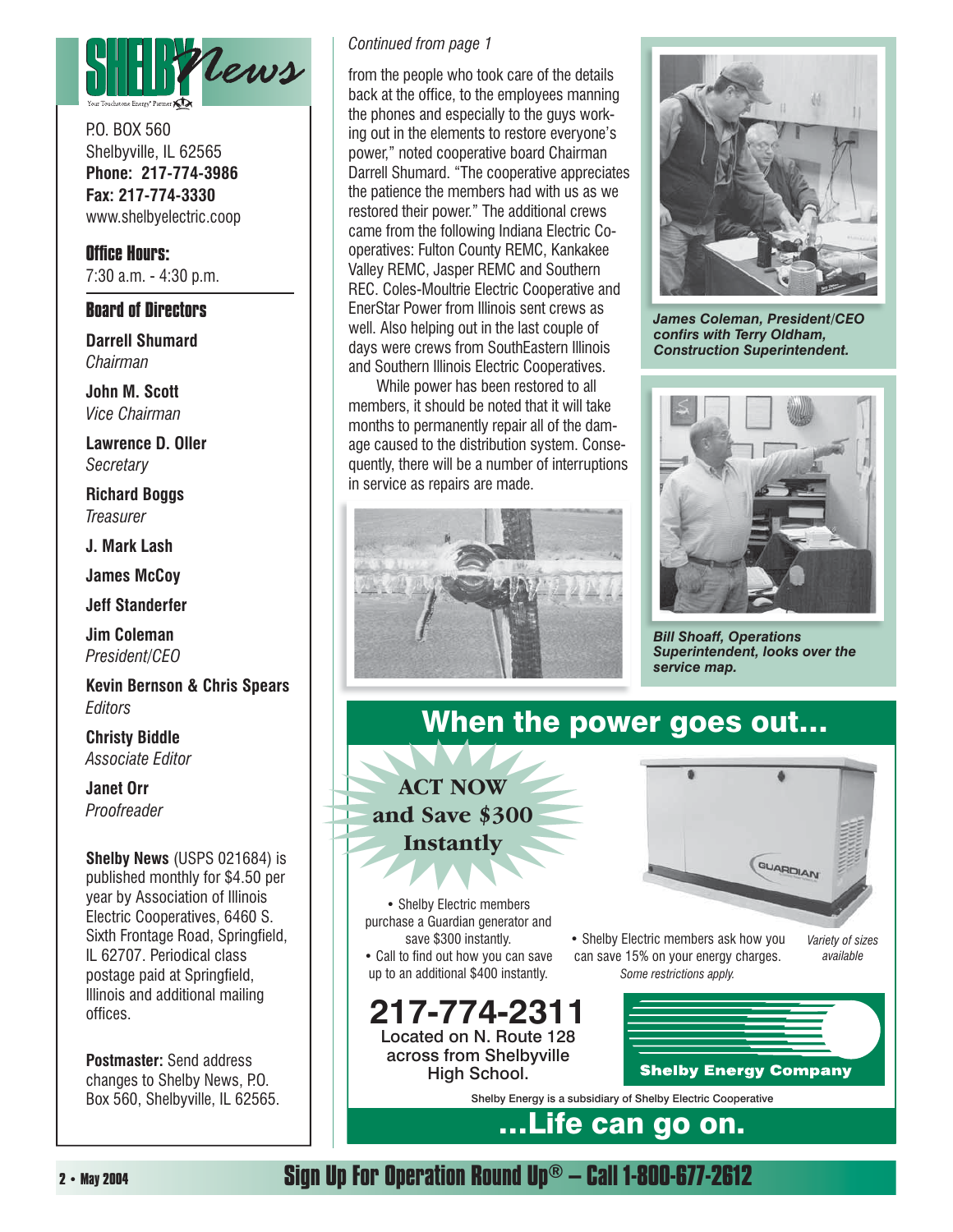

WOW! Did last month's column ever<br>WOW! generate a lot of interest. I have had a steady stream of calls since it was published. As promised, I will devote this column to describing how to properly seal the crawl space. It does work.

 First of all, let me review with you the reasons why, in most cases, it is good to seal your crawl space. Moisture in the air always goes from warm to cool (like a glass of iced tea). Well, in the warmer months, the crawl space is cooler than the hot humid air, which means that the warm moist air is trying to find a cold surface, like ductwork, floor joists or ground for condensation to occur. So, if the warm, moist air can get in through open vents, it will find a place to condensate and BINGO, there's your moisture problem. If you seal or close those vents, the warm, moist air can't get in your crawl space in the first place. And if you place heavy plastic on the ground, it will stop ground moisture (not standing water) from migrating into your crawl space.

 However, let me stress that there are times when it isn't appropriate to seal a crawl space. In most cases it is the best option, but here are some situations when you should NOT seal a crawl space.

- 1. Do NOT seal your crawl space if your state or local codes do not approve of this type of construction.
- 2. In some cases, your pest exterminator might not approve and, if this is the case, do NOT seal the crawl space until you find another exterminator who will approve.
- 3. Do NOT seal the crawl space if you are in a flood plain or if you ever have

## Doug Rye Says: Sealing The Crawl Space, Part II

standing water under your house. You must solve the water problem first.

- 4. Do NOT seal the crawl space if your dryer vent discharges into the crawl space. Change that and place the vent on an outside wall before you seal the crawl space.
- 5. Do NOT seal the crawl space if you have combustible appliances such as a gas furnace or a gas water heater located in your crawl space. Such appliances require considerable amounts of air for combustion.

 Now, if none of the above conditions exist, and you have decided to continue, here's the step-by-step method.

- **No. 1:** From under the house, install two-inch rigid foam cutouts (eight inches by 16 inches) into the foundation vents.
- **No. 2:** Install a minimum of eight-mil plastic across all of the ground of the crawl space and tape and/or overlap the plastic's seams.

 Install the plastic about six inches up the foundation wall. This will allow you to spray cellulose or foam insulation on the foundation wall. Once again, make sure you let your exterminator know about your plans before you seal the crawl space.

 Folks, that's really about all there is to it. Many will tell you that sealing up a crawl space will cause moisture problems. The fact is when we are called to solve moisture-related problems in a crawl space, we solve these problems as I described here in this column. When the crawl space is sealed, there should be no moisture in space unless you have a plumbing leak. While this rarely happens, you may want to install a small sump pump at the lowest elevation in case a leak develops.

 In my honest opinion, this is how you should treat your crawl space. By sealing your crawl space, you will have a drier area with a more constant temperature, which will also help you save on your utility bills. And as always, feel free to call me at the office at 501-653-7931 if you have other questions.



*Doug Rye, the "King of Caulk and Talk" can be heard on radio stations across the country, including Illinois, on his syndicated radio program "Home Remedies". Visit his website www.DougRye. com, email him at info@philliprye.com or call him (888) Doug-Rye if you have questions or want more information.* 

*Reprinted with permission from Doug Rye*



**New Dimplex Electric Fireplaces Now Available – Call Your Cooperative For Details**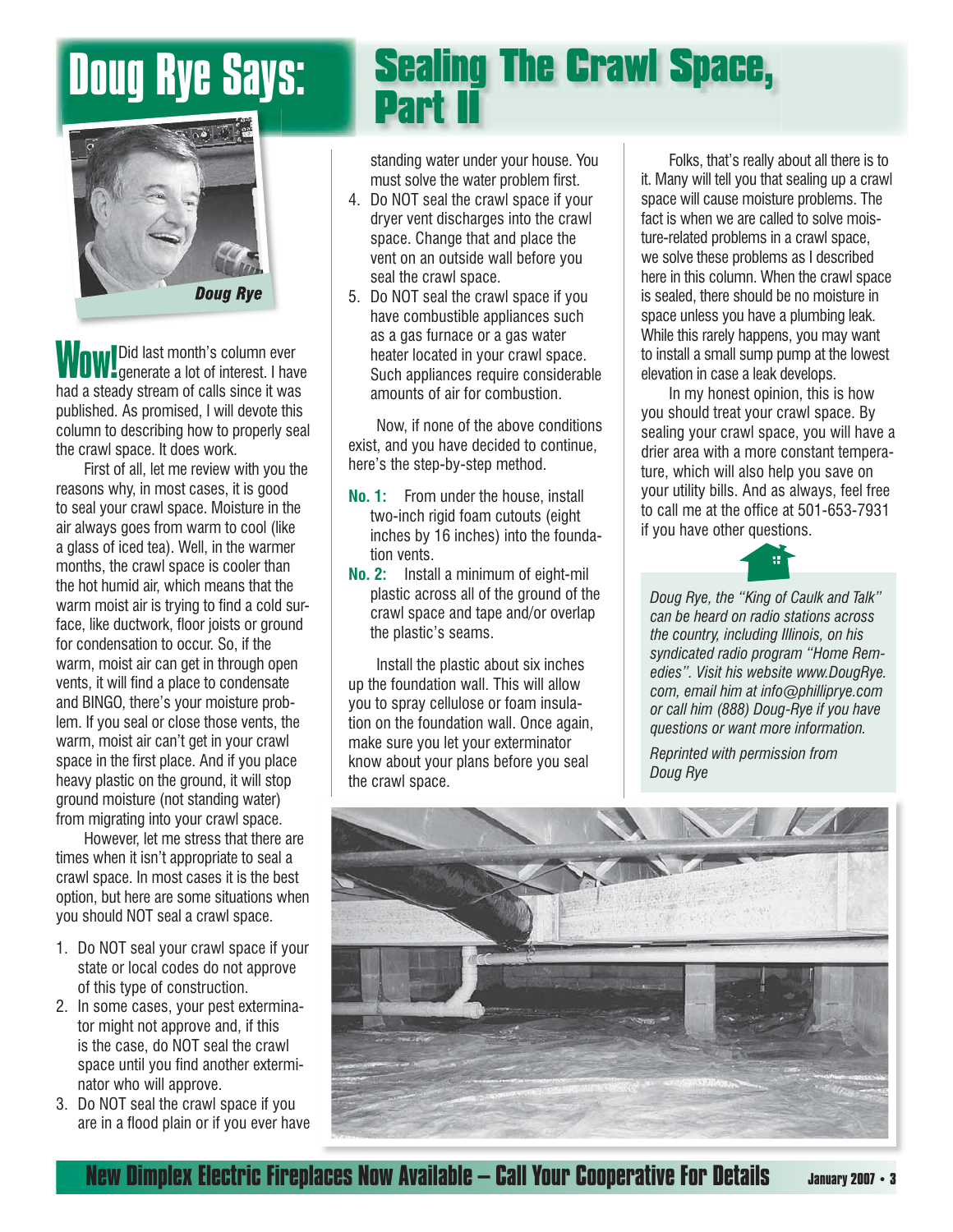

#### Sausage Broccoli Chowder



#### **Ingredients**

- 1 pound bulk Italian sausage
- 1 medium onion, chopped
- 3 garlic cloves, minced
- 8 ounces fresh mushrooms, sliced
- 2 tablespoons butter
- 2 cups broccoli florets
- 2 carrots, diced
- 2 (14.5 ounce) cans chicken broth
- 1 (10.75 ounce) can condensed

 cream of mushroom soup, undiluted 9 ounces cheese tortellini, cooked and drained

- 1/2 teaspoon black pepper
- 1/2 teaspoon dried basil
- 1/2 teaspoon dried thyme
- 8 cups light cream
- 1/2 cup grated Romano cheese

#### **Directions:**

 In a skillet, crumble and cook sausage until no longer pink. Remove to paper towels to drain; set aside. In the same skillet, sauté onion, garlic and mushrooms in butter until tender; set aside.

In a Dutch oven, cook the broccoli florets and carrots in chicken broth until tender. Stir in sausage and the mushroom mixture from skillet. Add mushroom soup, tortellini, black pepper, basil and thyme; heat through. Stir in cream and Romano cheese; heat through again. Makes 12 servings.

#### Chocolate Soup

#### **Ingredients**

- 1 cup milk and 1/2 cup heavy whipping cream, mixed together
- 2 tablespoons unsweetened
	- cocoa powder
- 2 tablespoons white sugar
- 1/4 teaspoon vanilla extract
- 1/4 teaspoon ground cinnamon

#### **Directions:**

 Heat all but 2 tablespoons of the milk and cream mixture in a saucepan. Do not allow it to boil. In a soup bowl mix the cocoa, sugar, vanilla, cinnamon and the reserved milk and cream. Pour the cocoa mixture into the hot milk and cream, blending well. Return mixture to bowl and garnish with mini marshmallows or graham cracker bears. Serves one.

#### Tortilla Soup

#### **Ingredients**

- 4 boneless chicken breast halves, cooked and shredded
- 2 (14.5 ounce) cans chicken broth
- 1 (4 ounce) can diced green chili peppers
- 1 (10 ounce) can diced tomatoes with green chili peppers
- 1 onion, chopped
- 2 cloves garlic, minced
- 1 tablespoon fresh lime juice

#### **Directions:**

 Combine the chicken broth, green chili peppers, tomatoes with green chili peppers, onion and garlic in a soup pot. Add the shredded chicken. Bring to a boil, stirring frequently. Reduce heat and simmer for 30-35 minutes. Add the lime juice, cilantro, cayenne and cumin. Simmer for 10-15 minutes longer.

 Cut the tortillas into 1/2 x 2-inch strips. Fry in hot olive oil in skillet until golden brown; drain on paper towels. Ladle the soup into bowls. Garnish with shredded Monterey Jack cheese and tortilla strips. Makes 7 servings.

*Continued on page 5*



If you have recipes to share mail them to: Recipes P.O. Box 560, Shelbyville, Illinois 62565 or P.O. Box 709, Mattoon, Illinois 61938.

#### **Now Is A Good Time To Change Your Furnace Filters**

- 2 tablespoons chopped fresh cilantro
- 1/2 teaspoon ground cayenne pepper
- 1/2 teaspoon ground cumin
- 4 (10 inch) flour tortillas
- 1 tablespoon olive oil
- Enough shredded Monterey Jack cheese to lightly top each serving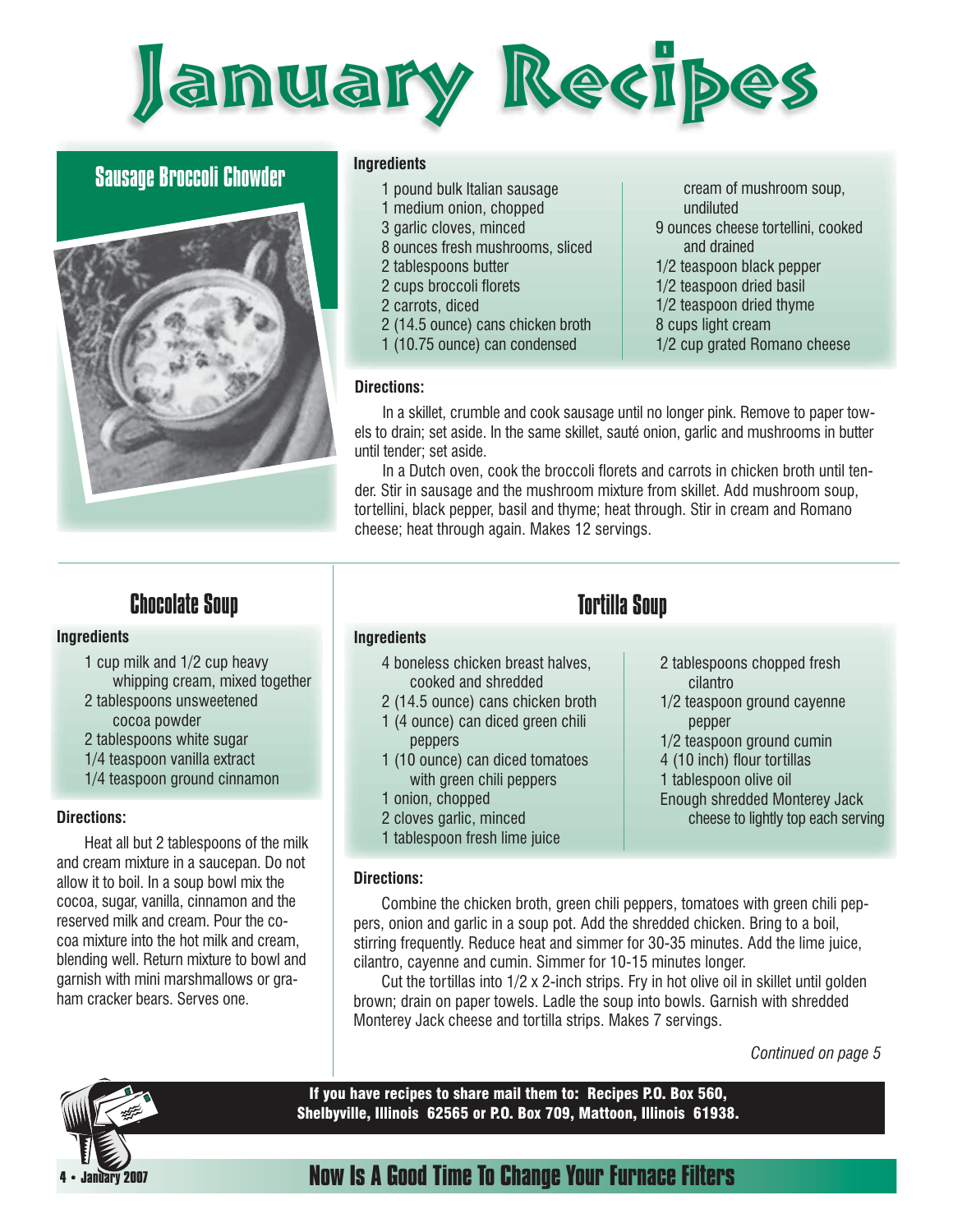#### *Recipes continued from page 4*

## Chicken Corn Soup

 Salt and pepper to taste 1 cup all-purpose flour

2 hardboiled eggs, chopped

 1 (6 ounce) can tomato paste 2 tablespoons vinegar 1 tablespoon chili powder 1 teaspoon garlic powder 1/4 teaspoon dried crushed red pepper flakes (optional) 10 cups shredded cabbage

 1 pinch salt 1 egg 1/4 cup milk

- **Ingredients**
	- 1 (4 pound) chicken
	- 1 onion, chopped
	- 4 quarts water
	- 1 (10 ounce) package frozen whole kernel corn
	- 1/2 cup chopped celery

#### **Directions:**

 In a large stockpot cover chicken and onion with water. Cook slowly until tender, approximately 1 hour. Remove chicken, let cool and remove meat from bones. Cut meat into 1 inch pieces, discard skin and bones. Add corn, cut up chicken and celery to stockpot and season with salt and pepper. Simmer soup for 10 minutes.

 In a separate bowl make rivels (crumb sized egg noodles) by mixing together flour, salt, egg, and enough milk to form small crumbs. Drop rivels into soup and add hardboiled eggs. Simmer for 15 minutes and serve hot. Servings per recipe: 12

#### Cabbage Goulash

#### **Ingredients**

- 1 pound bulk pork sausage
- 1 pound ground beef
- 1 large onion, chopped
- 1 (28 ounce) can whole peeled tomatoes, chopped, juice reserved

#### **Directions:**

 In a large kettle, brown sausage, beef and onion; drain off fat. Add remaining ingredients except cabbage; mix well. Stir in cabbage and simmer 15-20 minutes or until cabbage is tender. Serves 6.



\*\*\*\*\*

# Honoring Our Area Military Personnel



**PVT** Andrew P. Sheehan graduated<br>from Army Basic Combat Training and Advanced Infantry Training at Ft. Benning, GA., on Oct. 13, 2006. He then reported and graduated from Airborne School, also at Ft. Benning. Andrew is currently in Ranger Indoctrination Program (RIP) hold. He will report for RIP on Jan. 23, 2007.

 Andrew is the son of Dan and Joann Sheehan of Neoga and Janice Krietemeyer of Shelbyville. He has two sisters, Ashley Monroe of Seaside, CA., and Amanda Krietemeyer of Shelbyville. Andrew has two brothers, Tyler and Trentin of Neoga.

 Andrew attended Neoga High School and graduated in May 2006.

 If you have a family member or friend who is currently serving in the military, please send us their name, rank and where they are stationed and we will try to feature them in an upcoming issue. Pictures can be used but must be of good quality. Send information to Military, P.O. Box 709, Mattoon, Illinois 61938 or P.O. Box 560, Shelbyville, Illinois 62565.



**Now Is A Good Time To Check/Change Your Smoke Alarm Batteries** *January 2007 • 5*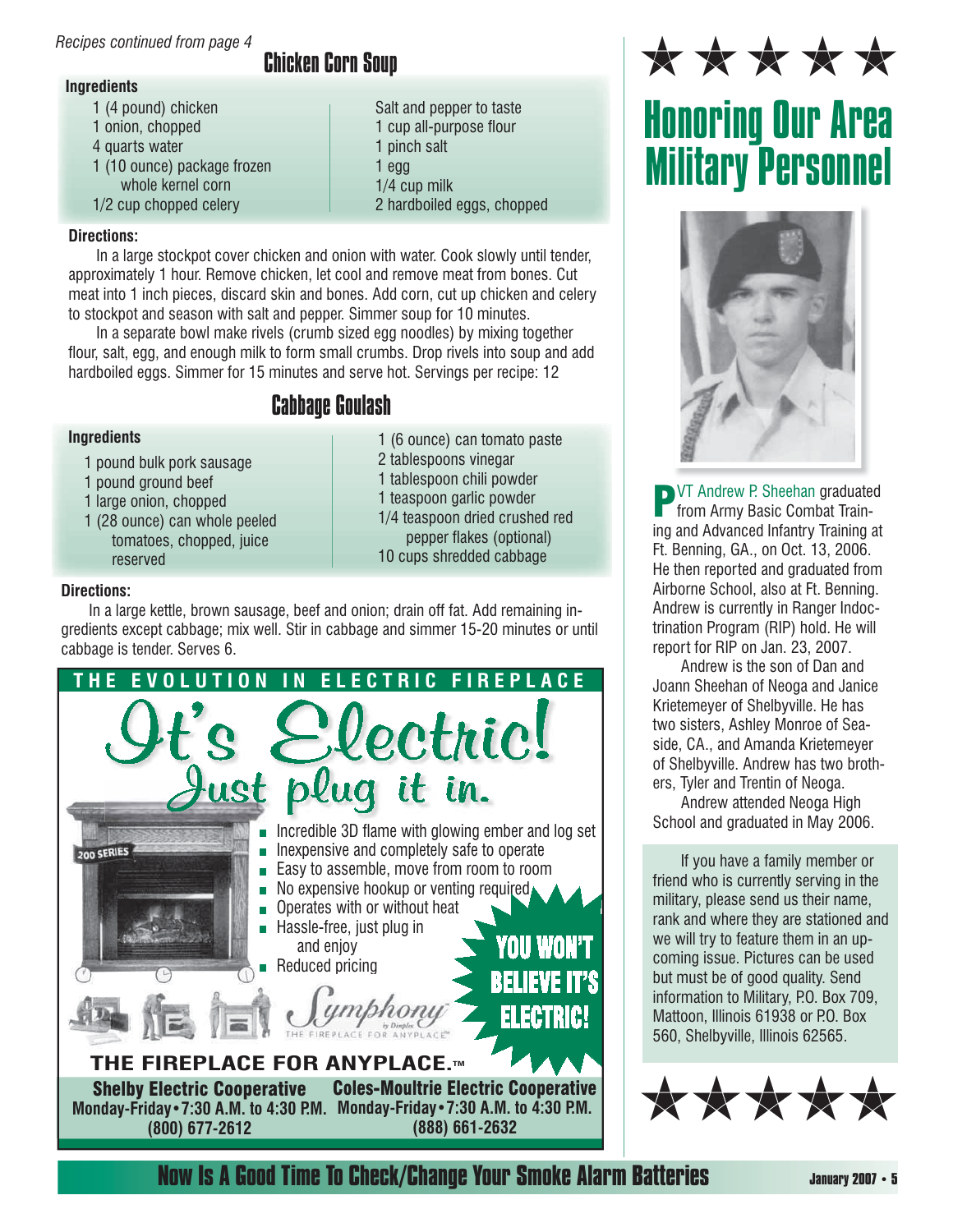# Member Exchange

#### For Sale

 1982 Chevy 4 x 4 jacked up truck, needs engine work; 1991 Pontiac Grand Prix; 1979 Eagle bus, conversion started; 52" RCA big screen, needs minor repair; entertainment storage unit, 2' x 4' high; Heil AC/heat package, outdoor unit; TMX 10th anniversary Elmo, new in box; Dell Axim 5 pda keyboard attachment. Call 217-348-0224.

 25 "Thomas and Friends" train engines and cars, interlocking wooden train track with bridges, tunnels and other extras, 3' x 4' wooden train table, many accessories and landscaping. Call 217-774-2880 leave message if no answer.

 Snowmobiles, 1991 Artic Cat 440 Pantera w/rev. & 1980 Artic Cat 440 Panther, get ready for the big snow this year; 2001 Suzuki RM 125 Motocross dirt bike, son off to college need to sell. Call 217-895-3846 or 217-202-0951.

 Coin collection, pennies to silver dollars. Call 217-764-5296.

 2001 GMC Sonoma pick-up, ext. cab, a/c, good on gas, nice stereo, bed liner, 3rd door, well maintained. Asking \$6,900 obo. Call 217-728-4291.

 1960s Massey Ferguson 35 Deluxe tractor, 4 cylinder gas, 3 forward speeds & reverse (hi/lo range), two stage clutch, 3 point hitch, draw bar and front bumper, in good operating condition, good paint, new seat and tires, operator's manual, stored in garage, lights are not wired, attachments include 6' box blade and 5' brush cutter, \$3,200. Call 217-797-5547.

 Two paint mares - 15.3 bay with blaze and 3 socks, 4 years-old, has had 120 days riding, quiet, gentle, is gaited and will be great on trails, needs more miles but is willing to learn; 14.3 bay with blaze, sock and minimal white on body, 6 years-old, has had 180 days under saddle, nice jog and lope, athletic, upto-date on all shots and worming, nice horses. Call 217-797-6917.

 2003 Carri-Lite 5th wheel, excellent, like new condition, used 6 times, all standard features + 20 updates & options added, reduced \$37,000; 2003 Silverado LT3500 4WD crew cab, Duramax Diesel 6600 V8 engine, Allison 5 speed automatic transmission, excellent condition, 6,000 miles, truck is used for hauling 5th wheel, reduced to \$33,000. Call 217-774-2971.

 Metal display shelving out of our retail store, each unit is 4' x 4' x 4', free standing with shelves on both sides, 10 units with lots of extra shelves, \$100; Foredon rotary power tool, designed for power carving, new still in the box, cost \$279, will sell for \$175. Call 217-768-4944.

 Rhode Island crossbred, straight run chicks, \$1 each, 1 to 50; Ring neck pheasant chicks, straight run, \$2 each; Bob white quail chicks, straight run, \$2 each. Call 217-895-2627.

 "Grandma's Wisdom," a children's pastel patchwork hardcover book, makes a great gift for birthday or Christmas, tells the history of the Central Illinois Amish plus two adventure stories in the Yoder family, there are character cutouts to color & discussion questions after stories, \$10 each, order at grandmaswisdom@yahoo.com.

 Nordic Track ski exerciser with electronic monitor, folds for storage, \$100; old Tinker toys, \$15. Call 217-895-2053.

 Alfalfa hay, square bales, wired tied, 1st, 2nd and 3rd cutting, no rain. Call 217-879-2794.

 1984 Honda "Big Red" three wheeler, 200 cc, drive shaft & reverse, tires like new, includes windshield, great condition. Call 217-567-3494.

 Squirrel corn, nice full ears, 40 lbs for \$60, free delivery available; John Deere snow blower, fits many models, \$500 obo. Call 217-567-3293.

 Poulan 14" chain saw, \$65; new Dayton electric motors, 110/220, 1 phase, 1/4, 1/3, 1/2, 3/4, 1, 2, and 5 hp, make an offer on one or all of them. Call 217-865-2050.

 Pure chocolate Lab puppy, approximately 2 – 3 months old, no papers, to good home only, \$25; Chicago Bulls starter jacket, XL, great condition, \$30; large wooden desk with one small drawer on either side, one large drawer on either side, \$25 obo. Call 217-865-2403 leave message if no answer.

 2003 8650 J.D. combine with STS rotor, motor hours of 890, separator, 635; 2002 893 8-row corn head hydraulic deck plate, head knives; 2001 920F with 20 ft. platform, full finger auger; 8630 J.D tractor; 6180 16-row no till white corn planter; 2500 D.M.I. 6 shank no till ripper, 3 extra sets of shanks; 1175 Kewanee disc with harrow; Donahue drop down imp. trailer, 35 ft.; J.D. 8-row sickle bar mower; mounted Vicon seeder & fertilizer gravity flow wagon with hydraulic auger & cover; Landall tiller, 25 ft.; Cat track loader; 1998 New Holland Ford Jenison #8970 tractor with front wheel assist. Call 217-567-3335 or 217-783-2294.

Rear-tine tiller, 6 hp chain drive, new in 2006, good condition. Call 217-873-8330.

 Commercial style meat smoker, s/s, 200 lb capacity, \$5,000; commercial style smoker/dehydrator, s/s, 150 lb capacity, jerky making machine, \$3,500 – will take \$8,000 for pair. Call 217-246-8606.

 Two treadle Union loom, no. 36, extra shuttles, \$1,000. Call 217-346-2809.

 Exterior left hand door, includes glass and hardware, 36 x 80, white, matching selfstoring storm door, Crossbuck, \$25. Call 217-234-7338.

Two-story fixer-upper in Mattoon, almost new roof, insulated, new bathroom, large corner lot, 2,400 sq ft, might contract for deed, \$22,500. Call 217-873-4966.

 Good, clean, sanitized invalid equipment – wheelchair \$45, commode \$25, shower chair \$15, tub transfer chair \$15, walker \$15, cane \$15; 4-drawer legal size file cabinet, \$15. Call 217-345-1041.

 Broyhill couch and chair, dark brown, hardly been used; 2000 and 2003 Mercury trailer hitches, attach to frame, \$50 each. Call 217-797-6372.

 1987 Volvo, white, 400 Cummins, 9 speed, 373 rear end, \$4,500. Call 217-549- 6243.

 Six week old bunnies, \$5; 2 1/2 year old gas stove, used only 1 year, \$250 obo; Weider weight bench and weights, \$200; go cart, \$500 obo; RCA 61" big screen TV, \$900 obo; 2' x 4' x 33" Foosball table, \$45. Call 217-246-2640.

#### **Wanted**

 Old toy farm tractors & implements, pedal tractors, any brand, any condition, no dealers please. Call 217-824-9460 or e-mail list to Baileyauction@hotmail.com.

 H Farmall in working condition. Call 217-325-3690.

 Old cars or parts wanted, '75 or older, any condition. Call 217-856-2233 or 217-254-0856.

 Reefer container needed for storage, must be at least 7 ft wide by 10 ft long. Call 217-768-3864.

#### Services

 "Quality Care" CNA, 20 years experience, would like to assist you in your home, reasonable rates, excellent references. Call 217-234-8740.

 Green sawn lumber, farm or ranch, your log or mine. Call 217-768-3864.

If you have items to list, please send them to: Member Exchange P.O. Box 560, Shelbyville, IL 62565 or P.O. Box 709, Mattoon, IL 61938 e-mail- info $\oslash$ cmec.coop - or - memberexchange $\oslash$ shelbyelectric.com.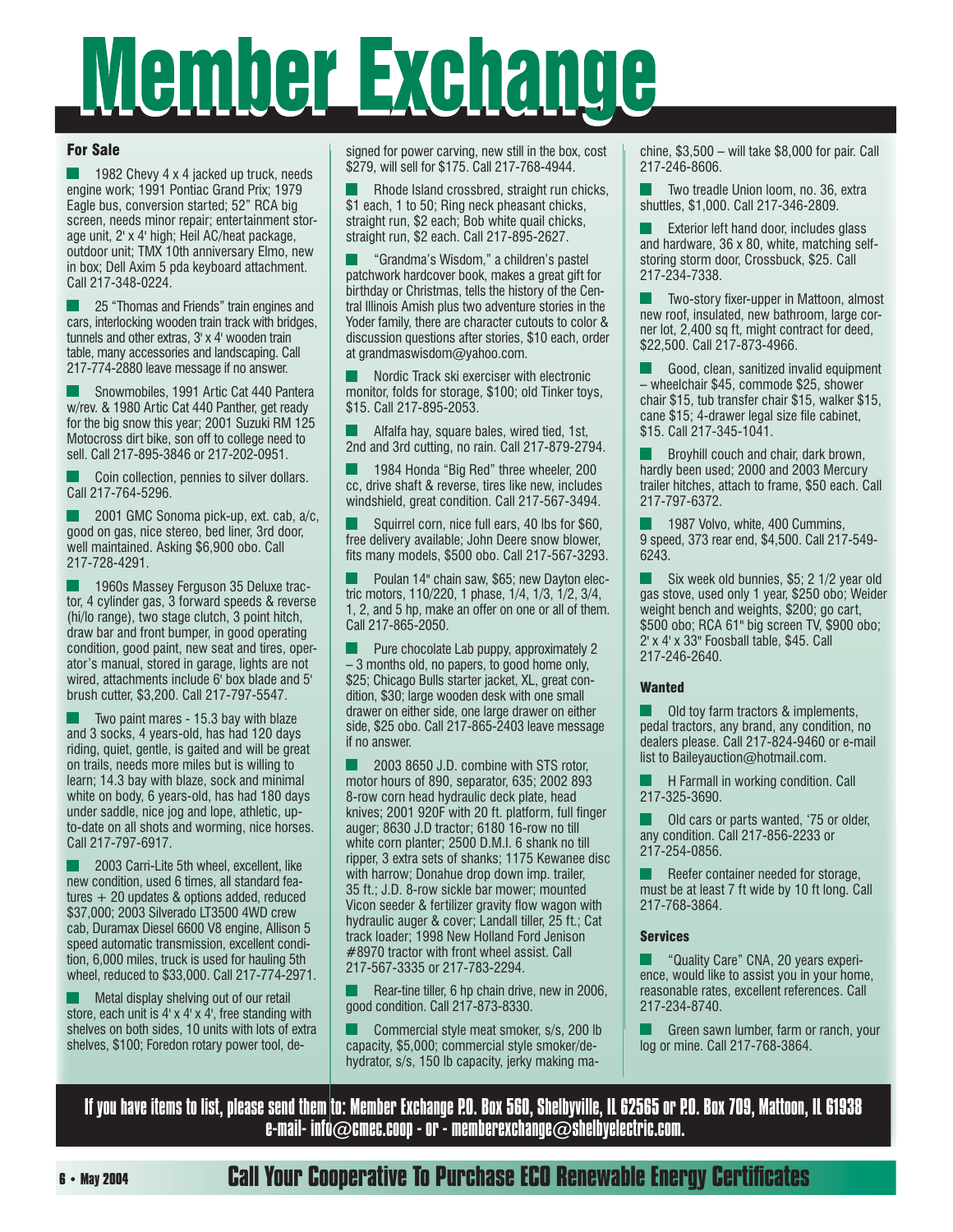

# Shelby Electric Cooperative Welcomes A New Employee



**M** arla Pruemer started working for Shelby Electric Coopera-<br>tive as a Member Services Representative on Nov. 13, 2006. On Nov. 30, 2006, she was welcomed to the cooperative by Mother Nature as a major ice storm hit. Marla, along with the other employees, worked hard manning the phones and supporting the efforts to get the power back on. Marla is a graduate of Tower Hill High School and received a bachelor's degree in Speech Communications from Eastern Illinois University. Prior to employment with the cooperative, Marla worked for Tiny Tech Preschool in Shelbyville and also at the U of I Extension office in Shelby County. Marla has two sons, Dakota, 11, and Levi, 15.

 Marla loves being a parent and going to her children's activities. She also loves the people here and she says that it feels like home when she walks in the door. Lucky for us the extra work involved with the ice storm didn't scare her away  $\odot$ . Welcome to the cooperative family Marla.